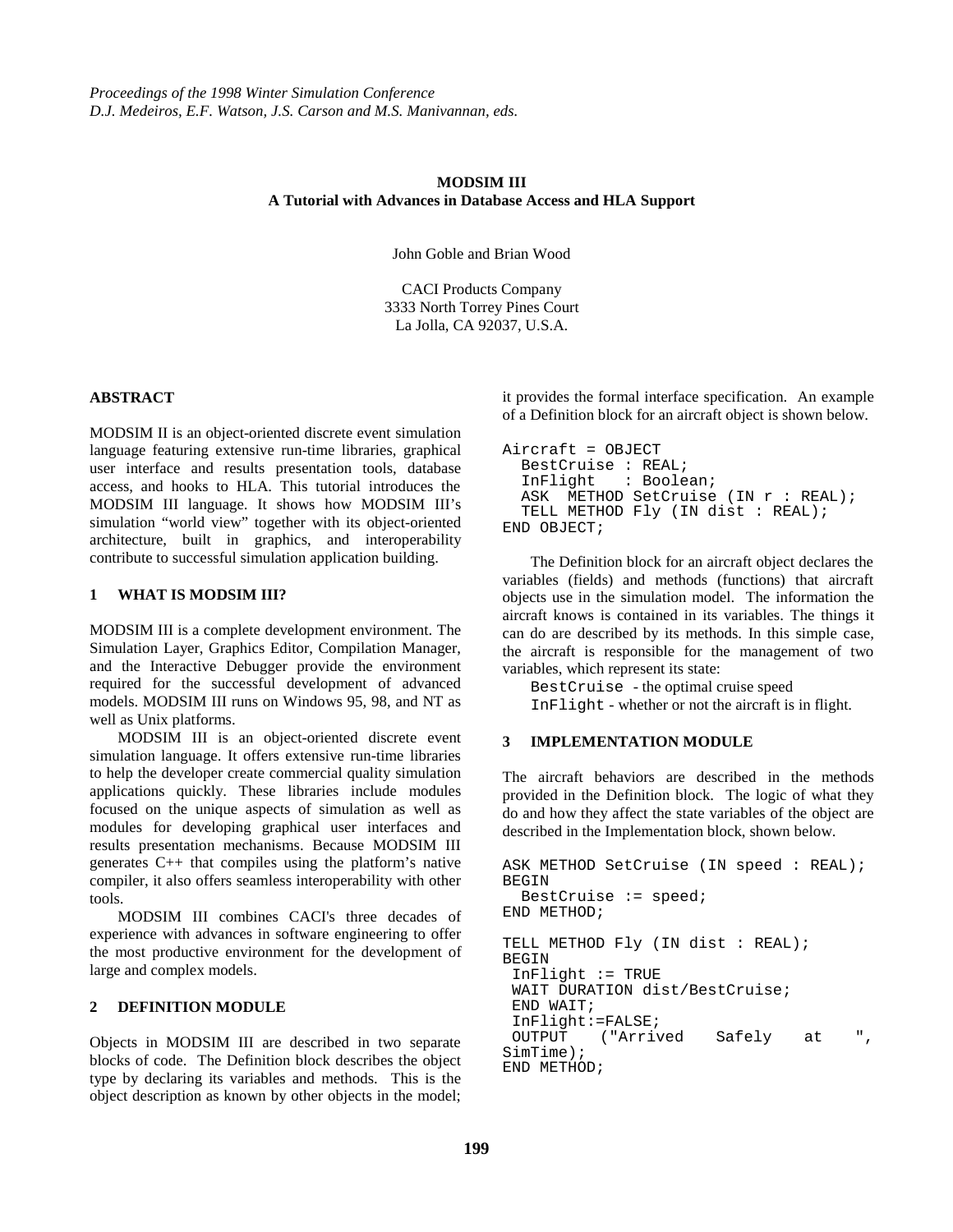The behaviors that objects can perform are fully described in the Implementation block. In this case the aircraft is capable of the behaviors described in the following two methods:

ASK METHOD SetCruise - When an aircraft receives the SetCruise message, it immediately registers the new value for its optimal cruising speed; simulation time does not elapse.

TELL METHOD Fly - When an aircraft receives the Fly message, it calculates the required flight time to cover this distance at its cruising speed. Next, the activity pauses in execution until the indicated period of time has elapsed within the simulation model. It then prints a notification that the plane has arrived safely. Unlike ASK methods, TELL methods describe behaviors that elapse simulation time. While this method pauses, waiting for time to pass, other methods of other objects may execute.

A key benefit of MODSIM III in building complex simulations is the ability to easily model these stochastic behaviors. In a large model, many objects will have behaviors that need to elapse time. Often, these behaviors will be concurrent, or overlapping in time. For example, our model can contain multiple aircraft created as needed; each can be given its own identifier, has its own state variables and can execute its methods as requested.

For a simple example of concurrent behaviors, let's look at how an aircraft dispatcher in our model might order two aircraft to fly to different destinations:

```
VAR
```

| JumboJet<br>Biplane | : AircraftObj;<br>: AircraftObj;                                       |
|---------------------|------------------------------------------------------------------------|
| <b>BEGIN</b>        |                                                                        |
|                     | ASK jumboJet TO SetCruise(600.0);<br>TELL jumboJet TO Fly(3000.0);     |
|                     | ASK biplane TO SetCruise(100.0);<br>TELL biplane TO Fly(200.0) IN 1.0; |

Using TELL methods, the flight times of both the jumboJet and biplane aircraft can be modeled concurrently.

In this example, the aircraft object named JumboJet will elapse 5 hours flying a distance of 3000 miles at 600 mph. One hour after the JumboJet takes off (... IN 1.0), the Biplane aircraft will take off and fly 200 miles at 100 mph. It will complete its flight two hours before the JumboJet arrives at its destination. MODSIM III sequences the execution of the methods of both object instances, including the delays representing the flight times, so that the events of taking off and landing are played out in the correct order in the model. ASKing the object does not elapse any simulation time.

#### **4 TIMING AND INTERACTION**

Besides executing concurrently, time elapsing behaviors may interact. To make the model more realistic, let's consider the effect of changing the cruising speed of an aircraft while it is in flight - perhaps in response to a change in weather conditions. This change invalidates the original computation of flight time, and a new arrival time must be determined based on the new cruising speed and the distance remaining.

Let's look at how to refine the implementation, of the methods of our aircraft object to incorporate this modified behavior. The SetCruise method can interrupt the Fly method if appropriate. On recognition of this INTERRUPT, the remaining time to WAIT is reevaluated. To see the changes that we've made, compare this code with the original Implementation block for the aircraft.

```
ASK METHOD SetCruise(IN speed : REAL);
BEGIN
   BestCruise := speed;
   IF InFlight
     Interrupt(SELF,"Fly");
   END IF;
END METHOD;
TELL METHOD Fly (IN dist : REAL);
BEGIN
   InFlight := TRUE
   WHILE dist > 0.0
     speed := BestCruise;
    start := SimTime; WAIT DURATION dist/BestCruise
      dist := 0.0; ON INTERRUPT
       elapsed := SimTime-start;
      dist := dist-(elapsed*speed);
     END WAIT;
   END WHILE;
   InFlight:=FALSE;
   OUTPUT ("Arrived Safely at ",
SimTime);
END METHOD;
```
The aircraft's CruiseSpeed can now be changed while in flight, and the arrival time will be recomputed as needed.

Look at how the Fly method describes the entire flight from take off to landing, allowing multiple speed change events, in a logical activity description. Contrast this with the numerous disconnected event subroutines required in a conventional programming language which does not support the concept of time-elapsing behaviors.

Because MODSIM III provides features to manage the complex scheduling, interaction and synchronizing of behaviors that elapse time, you get increased readability and consistency in your models. These factors translate directly to increased productivity and maintainability.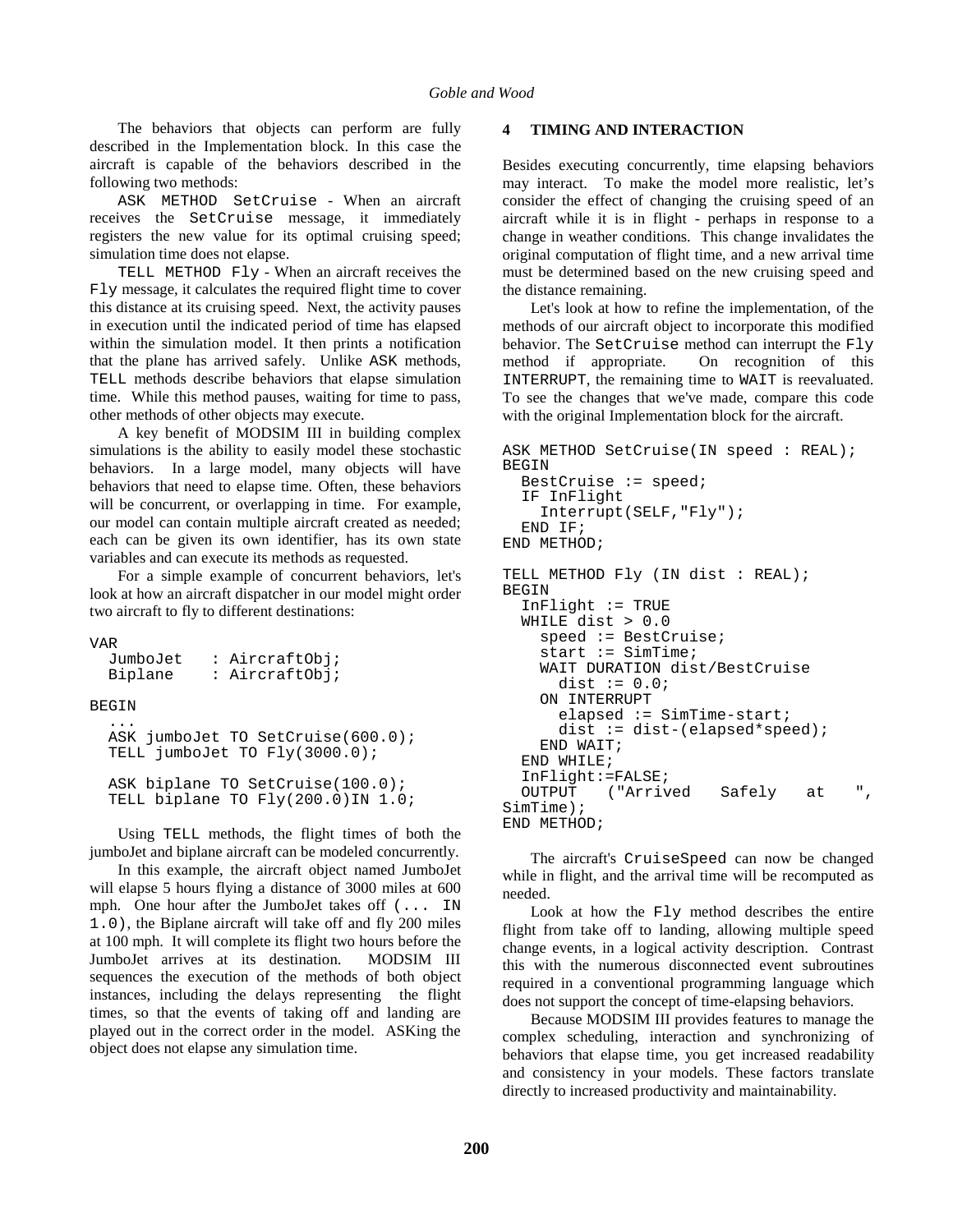MODSIM III understands the meaning of these simulation features. Thus it detects misuse early; for example, WAIT statements are not allowed in ASK methods that are always instantaneous. Not only does such checking save time in building and running a model, but it can help you avoid subtle logic errors in models with complex interactions.

These specialized features for modeling concurrent and interacting behaviors distinguish MODSIM III as a simulation model development tool.

#### **5 SIMULATION LIBRARIES**

MODSIM III includes a rich collection of already built and tested simulation components. These library objects meet many common simulation modeling requirements. MODSIM III's object oriented architecture lets you customize these library objects to your special needs.

Consider contention for resources an issue at the heart of many discrete system simulations. Objects incur delays in competing for resources and queue for resources on some priority basis. The objects may choose to abandon requests after a time-out interval. Otherwise, they use the resource for a while and then release it. Almost every simulation model that includes resource will want to report measurements of resource utilization, waiting time statistics, and so on.

MODSIM III provides a prebuilt Resource object as one of many objects in its simulation support libraries. In our airport model, for example, we can model runways as a resource. We can use an instance of ResourceObj taken directly from MODSIM III's library to model runway allocation, servicing the aircraft on a first-come-firstserved basis, and recording statistics.

We need to make one important change, however. To avoid the danger of wake turbulence effects, light aircraft must not use a runway immediately following a large aircraft; they should delay a short time to allow wake vortices in the air to dissipate. Inheritance allows us to describe a Runway object in terms of the existing ResourceObj provided by MODSIM III. We only need to specify the differences between the new RunwayObj and ResourceObj.

Inheritance is one of the chief benefits of object oriented software construction, and the basis for providing libraries of useful objects which can be readily adapted to specialized needs.

In the example below, we import a resource object from the MODSIM III library, define an enumerated variable called AircraftCategory and show the Definition block for Runway. Since our Runway object is derived from the library-supplied resource object, it inherits all the built-in capabilities for enqueueing requests and maintaining utilization statistics. The Give method is overridden, meaning that a different implementation will

be substituted in the Implementation block (not shown). The Runway object also has an extra field to 'remember' the last aircraft type. Our specialized implementation logic can now be designed to impose appropriate delays before giving the runway to aircraft of different categories.

```
FROM ResMod IMPORT ResourceObj;
AircraftCategory = (Light, Heavy);
   ...
Runway = OBJECT(ResourceObj)
   lastUse : AircraftCategory;
   OVERRIDE
     TELL METHOD Give(IN n : INTEGER);
END OBJECT;
...
```
The Runway object, derived from MODSIM III's resource object has been customized to meet our special modeling requirements.

New object types, derived through inheritance from existing types, conform to common interfaces but incorporate additional capability. This is an excellent match to the evolutionary nature of successful simulation models; we add details in areas of special focus as our understanding of the system increases.

The reuse of libraries of pre-built objects holds out the promise of real productivity gains in software development. The extensibility offered by inheritance, coupled with the modular separation of interface definitions from actual implementation code support practical reuse of object libraries.

Object orientation offers other benefits to model development. The controlled access to object data structures through the object methods allows us to build robust objects which can be the basis of reuse. Look back at the modified aircraft object implementation: any request to change the aircraft speed now ensures a reevaluation of the flight time, which is faithful to the way things happen in the real world.

Taken together, support for object modeling concepts, along with concurrent time based behaviors, make MODSIM III an effective simulation productivity tool.

## **6 GRAPHICS AND SIMULATION**

Through inheritance, the objects in your simulation can aquire a rich set of graphical properties and behaviors. You can use this to provide an interactive, graphically managed model that speeds up analyses and produces easyto-understand results. Adding graphics is easy. You use a graphical editor to configure the appearance of icons, menus, dialog boxes and presentation charts. Minimal code then connects these to the entities and variables in the model. Adding graphics can enhance the appeal of a model in three principal areas.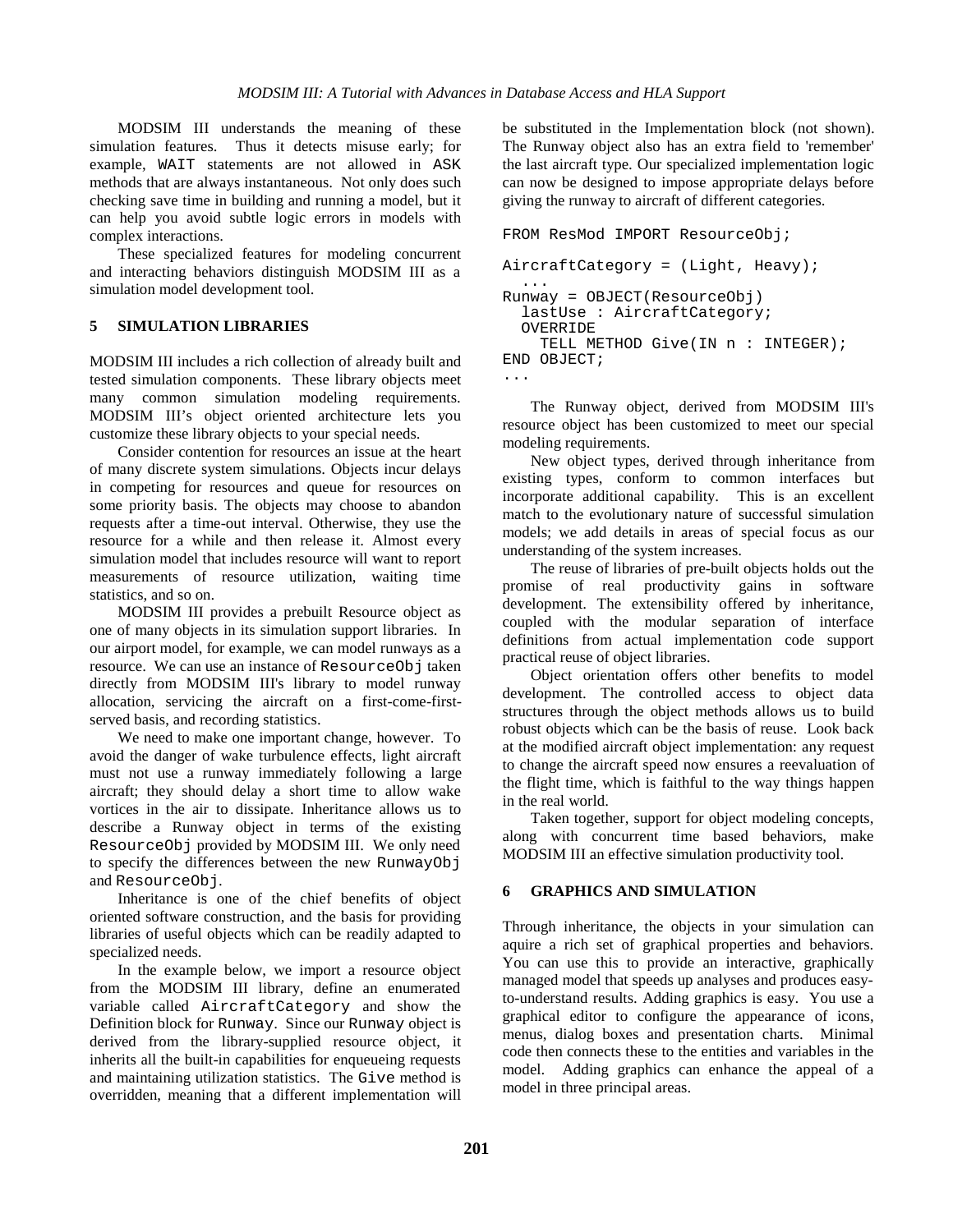Interactive graphical editing lets you define a scenario to simulate by selecting icons from the palette, positioning them on the screen, and configuring parameters through dialog boxes.

With a scenario on the screen, you can begin the simulation and see an animated picture of the system under study. In addition, you can study plots that are drawn while the simulation is running. You can pan and zoom on areas of special interest. These results, shown dynamically, will suggest alternatives that can be tried immediately. Interacting with the model in this way increases understanding of the system under study and speeds your analysis. Often, errors that may have otherwise been difficult to find will be obvious. Dynamic analysis contrasts sharply with the old iterative approach to analysis where the following steps were repeated: prepare data, simulate, examine results, modify data, simulate.

Finally, through animation, you can dramatize the effect of alternative system configurations, spot unexpected behavior, and back up your recommendations. It's the best way to sell your ideas.

## **7 DATABASE ACCESS**

Harry Markowitz is a Nobel Prize winner in Economics, one of the founders of CACI Products Company, and the co-inventor of the SIMSCRIPT II.5 programming language. Late last year, Harry noted "The world is a database." We listened, and MODSIM III now provides tools that allow you to access ODBC-compliant databases through your MODSIM code.

In the same way that you can use the ResourceObj from MODSIM III's ResMod module, you can use a number of database access objects from the new DatabaseMod module. For example, to connect to a database, you use the following protocol.

VAR db : DatabaseObj; BEGIN NEW(db); ASK db TO Connect(foo, "", "");

To determine the status of the connection , use the GetStatus() method of the database object to get a StatusObj containing detailed information about the current status of the database. Once you have verified that you have a good connection, you create SQL statements using the database object's CreateNewStatement method, format an SQL string, and pass the statement the Execute message to actually fire it. Given a handle to the database (db), a table name (table), a string with comma-separated field names (fields), and a string with comma-separated values (values) you might use a code fragment like this.

```
statement := db. CreateNewStatement();
OutputError(db.GetStatus());
sqlStr := "Insert Into " + table +
           " (" + fields + ") " +
          "VALUES ( " + values + "); ";
ASK statement TO Execute(sqlStr);
OutputError(statement.GetStatus());
result := statement.GetResult();
OutputResults(result);
DISPOSE (statement);
```
If we make the following assignments and call a procedure containing the code fragment show above, we will insert a record into the table named Ages with the value of Kevin for the Name field and 39 for the Age field.

```
table := "Ages";
fields := "Name,Age";
values := "Kevin, 39";
```
The DatabaseMod module provides tools to retrieve data from a database as well as commit data to the database. With its roots in ODBC and SQL, and its objectoriented design and implementation, you are able to make your MODSIM III application a player in the databasecentric world.

#### **8 HLA**

HLA (The High Level Architecture) is a standard for interoperability among simulations within the Department of Defense. HLA is related to earlier DoD standards such as DIS. The DoD vision for modeling and simulation to be able to construct simulation or training exercises from libraries of component simulations. HLA has been proposed as an IEEE standard and its standardization process is proceeding. More information on HLA can be obtained at http://hla.dmso.mil/.

HLA is supported by a Run-Time Interface (RTI) that is callable from many popular languages, including C++, Ada, and Java. The C++ bindings for HLA are usable from MODSIM applications and two of the first HLA federations included JSIMS and NASM/MP, models written in MODSIM. The RTI supports both local intranets and the global internet.

CACI's vision for MODSIM III is to harness the power of networks to make it easy for you to build simulation models that operate through a network and interoperate with useful components written in any language.

In order to provide the best possible support for HLA, CACI is developing MODSIM object library support for the HLA, integrated with other parts of the MODSIM system such as SimGraphics.

MODSIM's new HLA support packages the raw HLA API into MODSIM objects. These objects address all HLA areas, including Federation Management Services,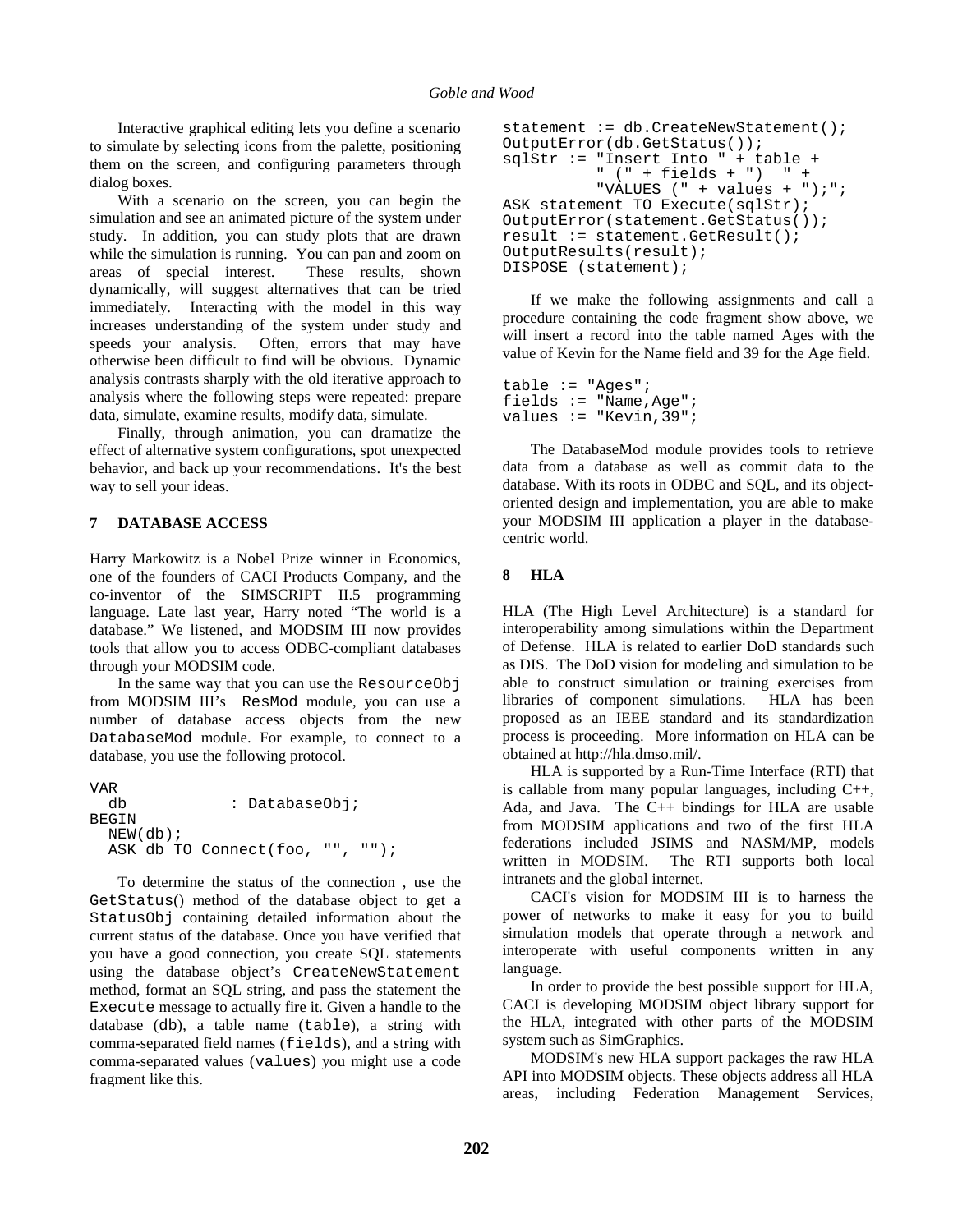Declarations, Object Management and Ownership, Time Management, and Data Distribution. MODSIM's HLA support provides automatic handling of message pumping, exceptions, and callbacks.

MODSIM III with HLA support also provides universal data value representation so that data can be seamlessly transported "through the wire" between different computers and operating environments.

Since MODSIM III with SimGraphics is available on Windows 95/98/NT as well as on all popular Unix Systems, it is easy to load-balance a simulation model through a network or to display the user interface and animated graphical output on different or remote computers.

## **9 MAJOR APPLICATIONS AND USERS**

#### Data Communications - CACI Products Company.

COMNET III, a graphical, off-the-shelf package, lets you quickly and easily analyze and predict the performance of networks ranging from simple LANs to complex enterprise-wide systems. COMNET III supports a buildingblock approach where nodes representing servers, computer, routers, and switches and links representing ethernet, token ring, FDDI, and satellite can be configured to model your own network. COMNET III interfaces with most network Management Systems and Network Monitoring Systems. Extensive libraries of real-world network devices are supplied for rapid and accurate modeling of networks. Hierarchical modeling objects such WAN clouds simplify modeling of X.25, Frame Relay, and ATM networks.

#### Business Process Modeling - CACI Products Company.

SIMPROCESS is a process simulation tool based on CACI's object-oriented MODSIM language. SIMPROCESS is a hierarchical and integrated process simulation tool that radically improves your productivity for process modeling and analysis. SIMPROCESS integrates process mapping, hierarchical event-driven simulation, and activity-based costing into a single tool. The object-oriented, hierarchical approach provides development of Reusable Templates. The building blocks of SIMPROCESS, namely processes, resources, and entities (flow objects) and its graphical modeling features minimizes the time it takes to rapidly prototype large MODSIM III applications.

#### Supply Chain Management - IBM Research

BPMAT is a supply chain simulation modeling tool that allows detailed modeling of various supply chain management processes. A supply chain is defined in terms of seven major process objects, namely, Customer, Manufacturing, Distribution, Transportation, Inventory Planning, Forecasting, and Supply Planning.

## Maintenance - HQ AFOTEC

The Rapid Availability Prototyping for Testing Operational Readiness (RAPTOR) tool is a PC/Windows-based modeling framework, built in MODSIM III, which allows for quick creation of RM&A models for almost any system. Using this tool, time for a completed RM&A model of nearly any system can be reduced from months to minutes. Users model their systems graphically by drawing Reliability Block Diagrams (RBDs) and answering questions about the way components fail and are repaired. The component failure and repair rates can then be simulated over time to determine RM&A characteristics of the overall system.

#### Transportation - Union Pacific Railroad

The transportation network simulation model is a strategic planning tool for determining if there are adequate resources to achieve the next year's projected business and the train schedules to transport that business. It is a discrete event simulation developed in MODSIM III with preliminary requirements and processes defined using SIMPROCESS. The model is driven by train schedules, crew and locomotive requirements that are downloaded from a database. The traces from the simulation are loaded to a Microsoft Access based output database for decision making.

## Aircraft/Air Traffic Management - Logistics Management Institute

The Aircraft/Air Traffic Management Functional Analysis Model (FAM) is a discrete event model designed to analyze alternate concepts of air traffic management and control. FAM is a completely flexible modeling environment where the user can set up an airspace by defining a number of aircraft, airport controllers, TRACON controllers, airline operations centers and sector controllers. The main question to be answered by FAM is the FAA study of alternate, more efficient ways of improving air traffic management. By manipulating the model input files, a user can essentially construct an airspace by defining number of airborne objects (i.e., aircraft) and land objects (e.g., airports, sectors, tracons, etc.) in the model.

# Airdrop Risk Assessment Model (ARAM)- Air Force

# Institute of Technology

The Airdrop Risk Assessment Model (ARAM) is a MODSIM III-based object-oriented simulation designed to provide an advanced risk assessment tool for predicting paratroop/vortex encounters. The model essentially converts a Wright Laboratory vortex model and the Purvis-Doherr paratroop trajectory model into vortex and paratroop "objects", respectively. The model can simulate a range of aircraft formations and wind conditions, and incorporates random perturbations due to aircraft motion, wind shear, individual body weight, and parachute glide. It encompasses two coordinate systems -- one air and one